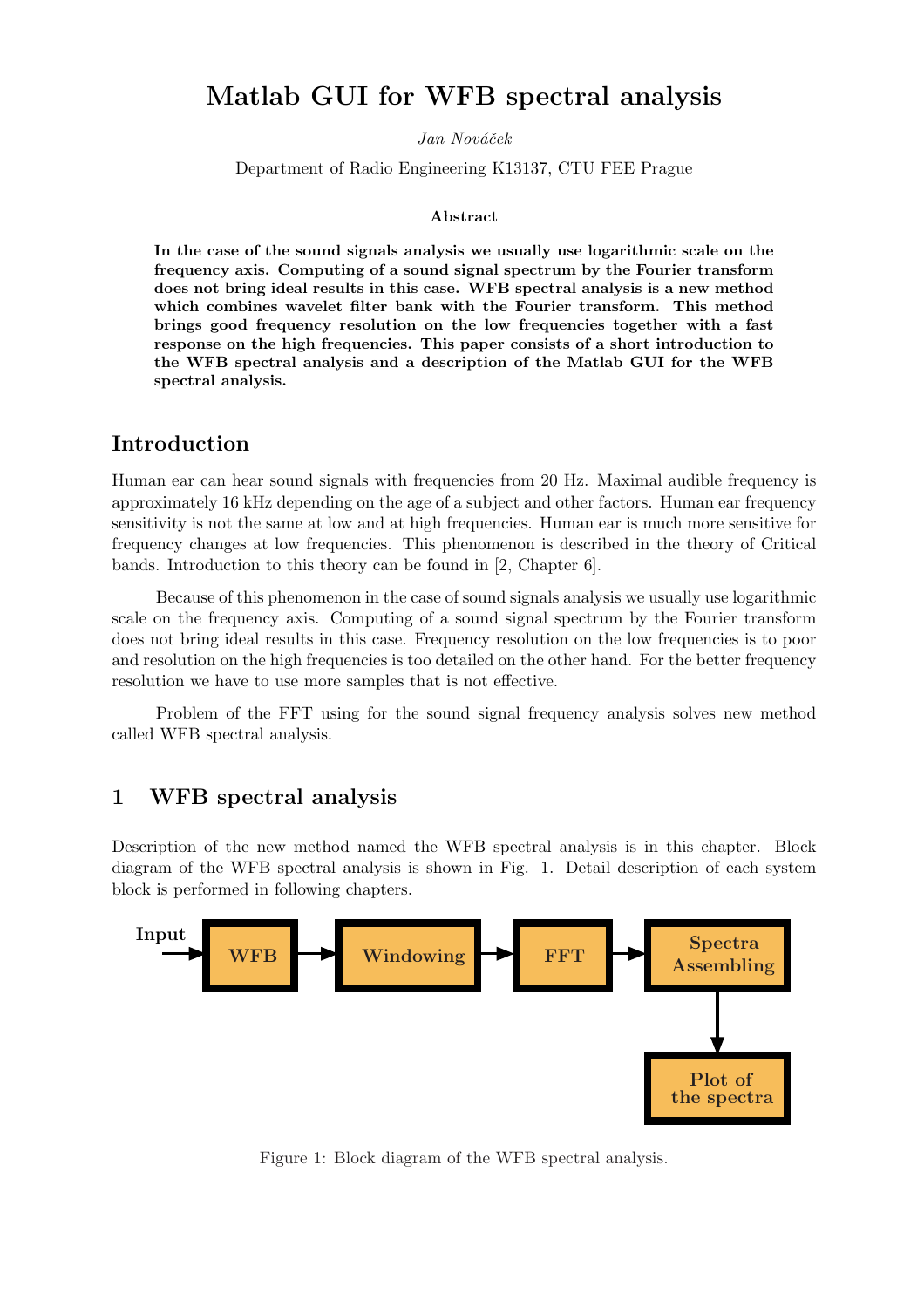### 1.1 Wavelet Filter Bank

In the WFB spectral analysis is an input sound signal decomposed by a wavelet filter bank. This wavelet filter bank consists of 7 one-stage decomposition blocks. As shown in Fig. 2 an input signal is divided into two separate parts in each one-stage block. The first part is filtered by a high pass filter and then decimated. This output is called a detail. The second part of the input signal is filtered by a low pass filter and then decimated too. This second output is called an approximation.



Figure 2: Detail of a one-stage decomposition. Approximation and detail is at the output.

Such design of the one-stage decomposition does not increase amount of a data (because of the decimation), signal is critically sampled. For N input samples is received round( $\frac{N}{2}$ )  $(\frac{N}{2})$  samples of an approximation and round( $\frac{N}{2}$ )  $\frac{N}{2}$ ) samples of a detail. Decimation of the detail cause mirroring of the spectral components which are actually situated in the second Nyquist zone.

The approximation of the first one-stage block is re-decomposed by the second one-stage block, while the detail is not. This one-stage decomposition of the previous one-stage approximation is made seven times. Seven details (one from each one-stage block) and an approximation from the last seventh block is received on the output of the filter bank. Detail diagram of the WFB spectral analysis wavelet filter bank with designated output frequency bands is shown in Fig. 3. An inspiration for the designed wavelet filter bank was [3].

Main advantage of such procedure is that eight output signals representing eight different frequency bands can be processed separately according to the specific needs of each frequency band.

Disadvantage of this procedure is a possibility of aliasing. As the signal is critically sampled in the output frequency bands and frequency characteristics of the high pass and low pass filters are not ideal aliasing may occur on the edges of the bands. New spectral components may arise because of the aliasing.

For more information about wavelet filter banks see [1].

### 1.2 Windowing

Short time Fourier transform is used in the WFB spectral analysis. When this transform (implemented by the FFT algorithm) is used the signal has to be cut into the blocks of  $N$  time samples. Number N of the samples in one block is usually power of two. System block named Windowing performs this sequencing of the signal into the blocks in all frequency bands.

The most simple window function is a rectangular function. Unfortunately it has very bad spectral characteristic so it is used occasionally. There are several other window functions, the hamming window function is currently used in the WFB spectral analysis.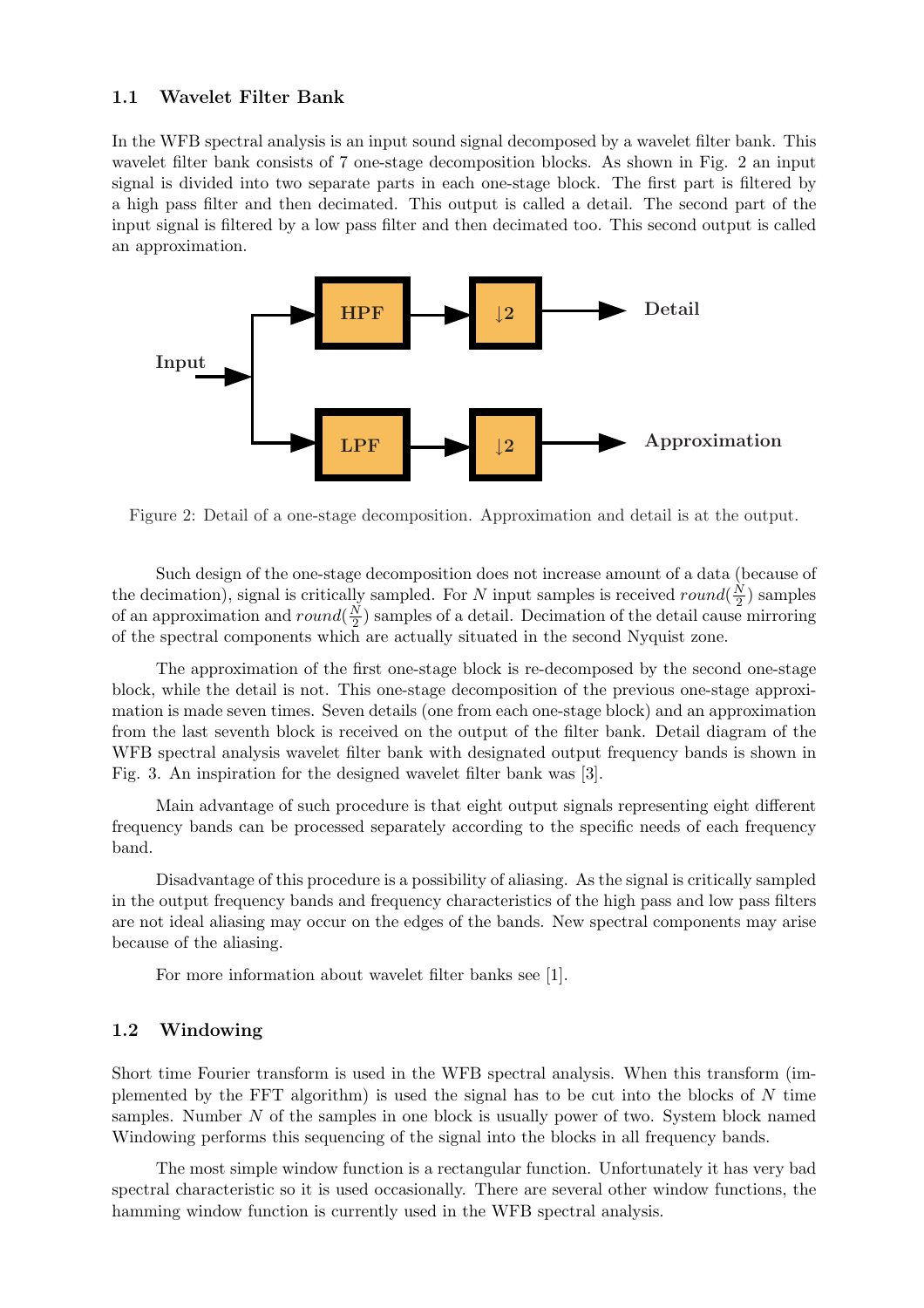

Figure 3: Used wavelet filter bank with the appropriate frequency bands and the sampling frequencies.

Windowing is performed in each frequency band separately so it is possible to use different window functions across the bands.

High frequency components (more than 11 kHz) from the first frequency band are windowed by a very short window function. Therefore output spectrum refresh can be high. Low frequency components (less than 172 Hz) from the last frequency band are windowed by a very long window function so frequency resolution can be high.

#### 1.3 FFT

FFT block performs short time Fourier transform of the current block of samples. FFT is computed in each frequency band separately. Only magnitude in decibels is currently displayed so only magnitude part is on the output of the FFT block.

#### 1.4 Spectra Assembling

System block Spectra Assembling collect data from all 8 FFT blocks. Keep in mind, that output magnitude spectrum of the first 7 blocks is mirrored because of the decimation in the Wavelet filter bank block while the last one is not mirrored because it is an approximation not a detail.

Block takes the first half of each spectrum (up to the half of the sampling frequency), collect them together and computes vector of correspondent frequencies.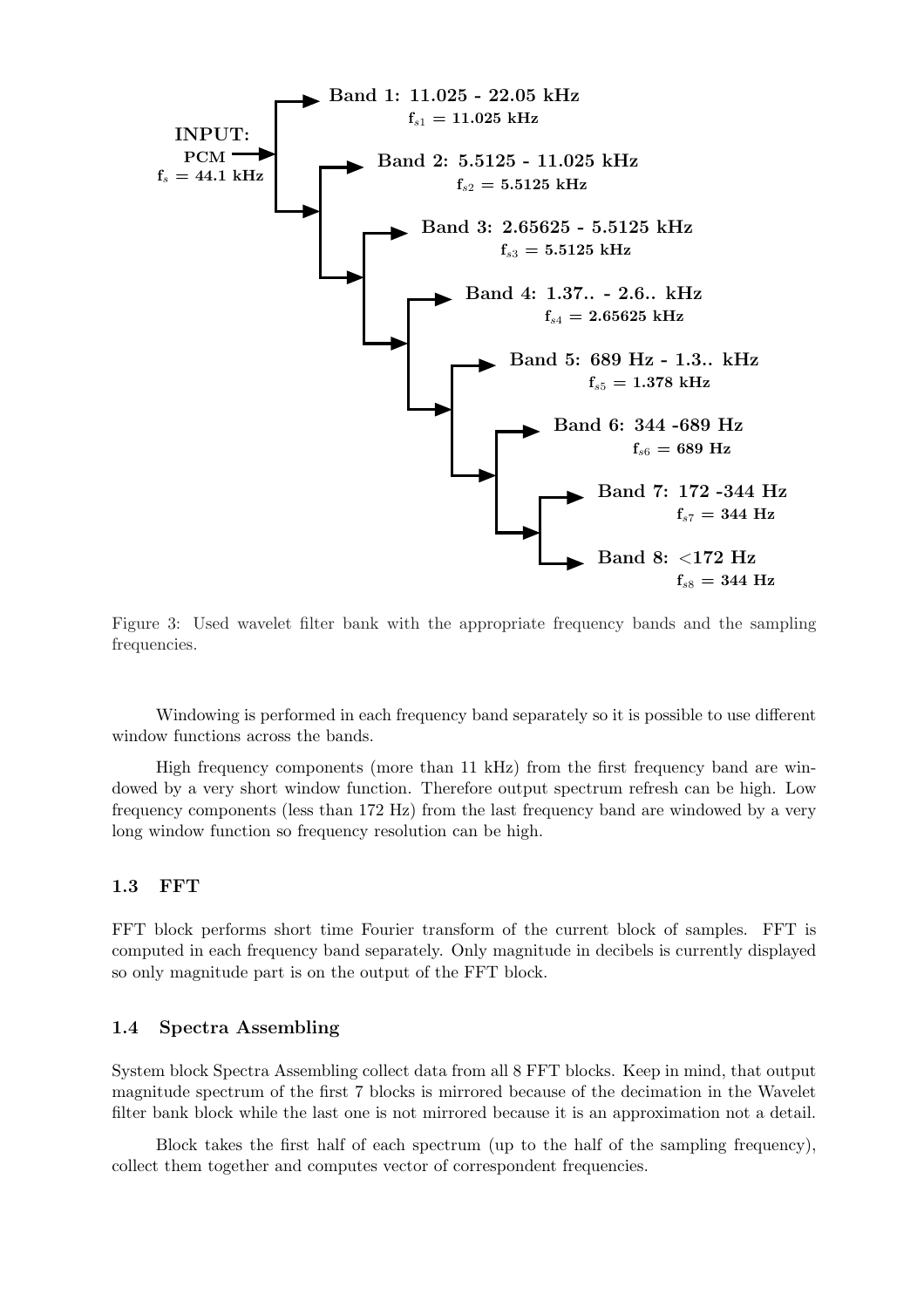### 1.5 Plot of the spectra

Block Plot of the spectra draw the computed spectrum. Block use semilogx function so frequency axis has the logarithmic scale, the magnitude is displayed in decibels.

### 2 Comparison of the classic FFT and WFB analysis

Classic frequency analysis made by FFT and frequency analysis performed by WFB are compared in Fig. 4. Both analyses were made for 256 output frequency samples. Analysis made directly by Fourier transformation has even distribution of the frequency samples so when the result of such an analysis is plotted with the logarithmic scale of the frequency axis, the resolution at the low frequencies is bad and occurrence of the samples at the high frequencies is very dense. Impulse signals may be also masked when using common FFT analysis.



Figure 4: Comparison of the classic FFT b) and WFB a) spectral analysis. Both analyses were made for 256 output frequency samples.

WFB spectral analysis does not have even distribution of the frequency samples therefore when the result of such an analysis is plotted with the logarithmic scale of the frequency axis the resolution stays good even at the low frequencies.

# 3 Matlab GUI for the WFB spectral analysis

For the WFB spectral analysis was designed a special GUI. The GUI is shown in Fig. 5. It consist of two sliders, three buttons and a plot area where graphs are displayed. The first slider is used for a sliding in the time. Current version of the designed system can analyse pre-processed audio files only. Real-time version is being developed at the moment. The second slider is used for the amplitude scaling. By the pressing of the first button is possible to switch to the time mode. In this mode time course is displayed in plot area. Second button is for the switching to the FFT mode. In this mode common FFT analysis is performed. Third button is for the new WFB analysis. Due to the difficult real-time computing of the WFB sound signal analysis an input signal is pre-processed so the response of the result display is very fast.